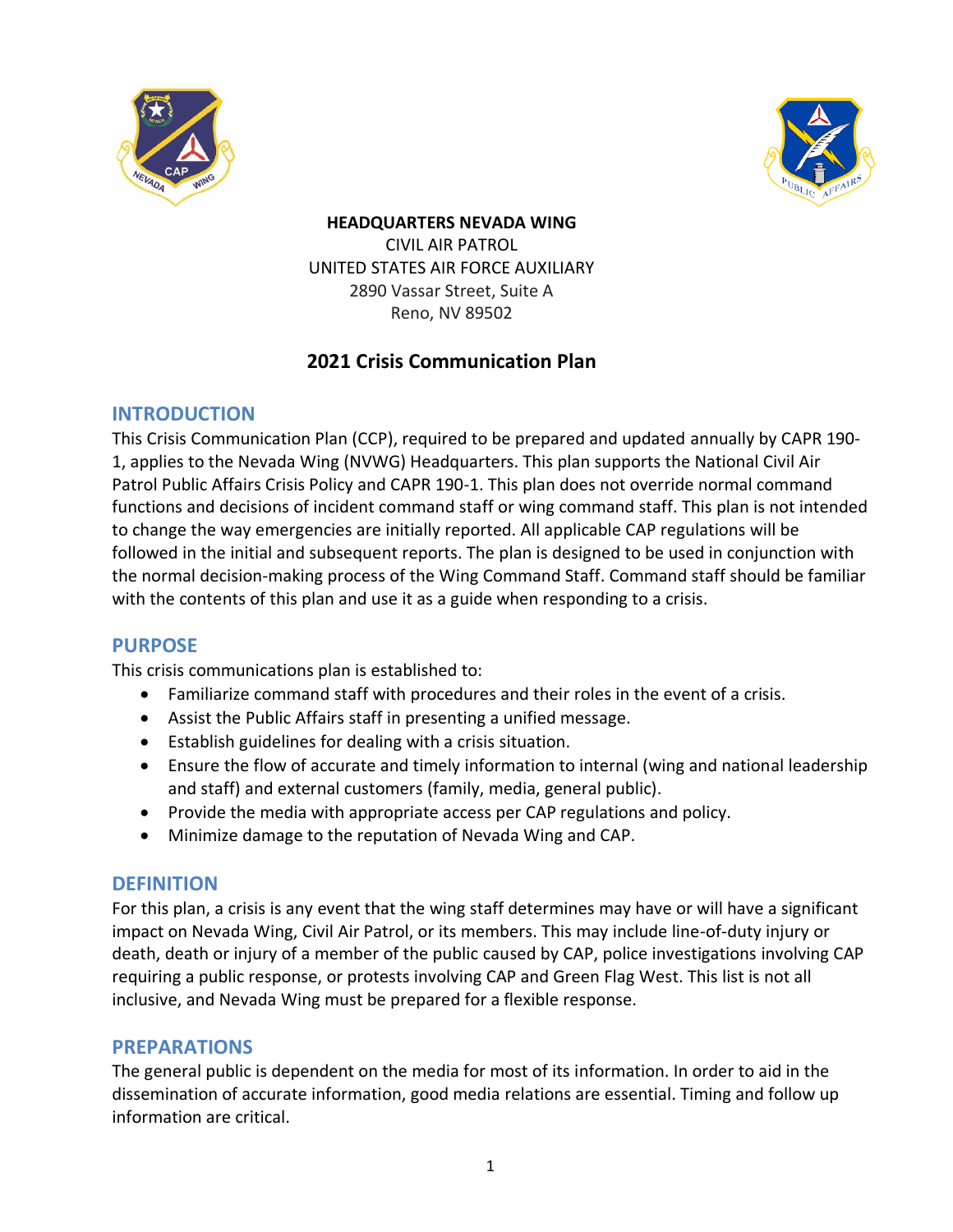- We need to understand how Americans' changing news habits have a tremendous impact on how and to what extent our organization functions within an informed society. News consumption is undergoing two fundamental shifts across the globe:
	- 1. The rapid rise in news audiences accessing journalism through their phones and mobile devices.
	- 2. The rapid increase in people who read or watch news through social media platforms, such as Facebook, YouTube, Snapchat, WhatsApp, or Twitter.

These trends are not national phenomena confined to the U.S. or a few small markets. They are playing out all over the world. What is perhaps most important about this development is the speed of information dissemination and the profound change it signals for CAP.

For most events it is a mistake to reserve comment. Refusing to comment leaves the door open for outside sources to make uneducated conjectures that could show CAP in a poor light. Providing well-planned timely, up to date accurate information will help prevent media issues.

Failing to provide accurate and timely information can lead the media into reporting inaccurate or false statements leading to confusion and damage to CAP and/or a deepening of the initial crisis. High speed mass communications can lead to rumors and can be a devastating result for CAP. It is imperative we prevent this from happening. Therefore, we must put forth timely and accurate information before we allow uninformed conjecture. Methods include: emails and blogs, websites, traditional press releases, interviews and any social media methods that get our story out quickly.

# **CRISIS COMMUNICATION TEAMS**

The Crisis Communications Teams (CCT) are established to advise regarding what information is being presented by outside sources and to create a unified internal and external message. The Wing Commander makes the decision on what is to be released.

National Headquarters and/or the NOC will be notified through the chain of command when the Nevada Wing Crisis plan is put into effect. Status updates will be provided by the Wing to NHQ.

Members of the NVWG Crisis Communication Team will be consulted during any incident. Additions may be added as needed.

The Wing Commander and the Wing Public Affairs Officer are the designated spokespersons for the Northern part of the wing. Lt Col Rich Hazeltine, Wing Vice Commander, is the primary spokesperson for the Southern part of the wing. Lt Col Harvey Irby is the assistant spokesperson. These individuals are responsible for interacting with the media. No other person may release information unless authorized by the Wing Commander or Wing Vice Commander. Otherwise media representatives must be referred to the designated spokesperson or crisis center. This does not refer to a numbered mission operating under the Incident Command System. Normal NIMS procedures will be followed.

When the incident is primarily a local squadron issue the Wing Commander and Wing PAO are available to assist the local unit and can act as a spokesperson if needed.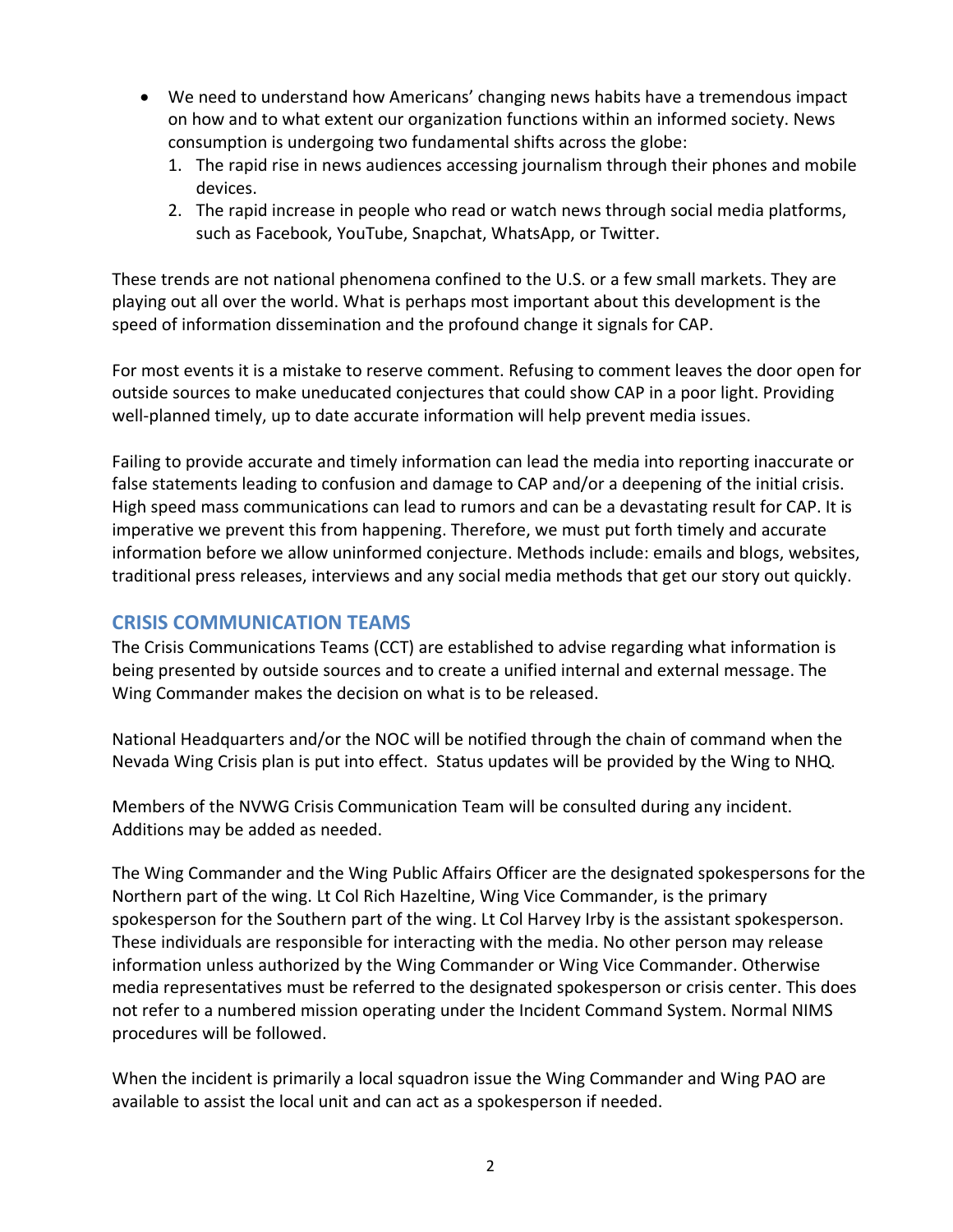Should a crisis impact a large geographic area or be severe, the Wing Commander and Wing PAO may be required to assist. Squadron Commanders will interface with Wing HQ to coordinate efforts. When the level of unit that will have primary responsibility is determined, other CCTs will then provide support and backup.

# **CRISIS COMMUNICATIONS CENTERS**

NVWG is capable of both fixed and virtual centers. NVWG headquarters also has one ICS trailer in the North should it be required for remote incidents. NVWG has email, conference call, landline, and cell phone. Should the decision be made to establish a crisis center, the NVWG HQ staff, in consultation with the section CCT will determine the size, staffing and virtual versus fixed location. The Wing Commander makes the ultimate decision if a crisis communication center will be established.

# **RESOURCES**

The NVWG PAO Staff will maintain a resource list/reference material for use in a crisis situation (located in e-Services). Reference materials may be maintained in electronic format for ease of storage and distribution. The following delegated materials will be maintained along with any additional materials the Wing PAO and/or Wing Commander may wish.

- NVWG Crisis Communication Plan
- Contact Information for all relevant wing staff / may come from e services
- Contact information for National HQ PAO staff
- List of qualified NVWG PIOs
- Media contact list or media contact websites, i.e. Nevada Press Association.
- CAP Fact Sheets

Any information released to the public should be uploaded to the wing website and Facebook page as soon as practical. Internal communications will use email or phone communications as appropriate. Nothing shall be released internally until it has been cleared by the Wing Commander.

# **CRISIS RESPONSE CLINICAL PATHWAY**

# **Immediate Response Phase**

The Wing Commander will determine if an official statement should be prepared and released. If warranted, the NVWG/CCT will develop answers to specific questions that may be asked by the media and the media release statement.

In some cases, it may be appropriate for CAP to make an initial announcement of an accident or incident. In others, it may be better to "wait and see." Regardless, if representatives of the media inquire about an event or occurrence, CAP should make a prompt response.

Talking points should be developed by the NVWG/CCT. Talking points are short simple messages that tell our story, emphasizing positive points. The Wing Commander shall approve all talking points prior to dissemination to CAP members authorized to speak to the media.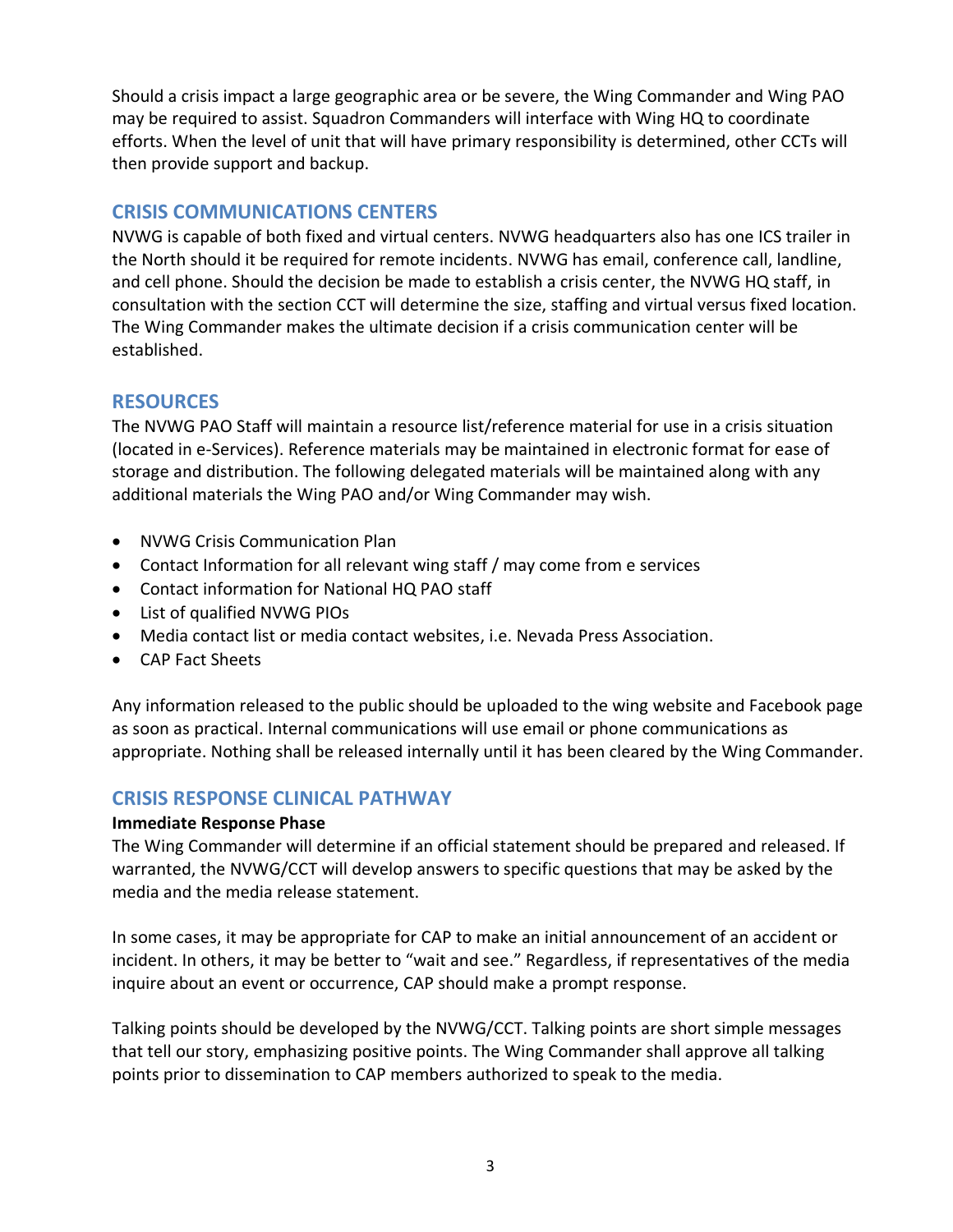It is often more effective for CAP if multiple authorized spokespeople are available to speak with the media using the same talking points and message, as opposed to a single member being the only person to grant media interviews. As such, in a major crisis generating broad media attention, there should be authorized spokespeople at the Wing and Squadron levels. These additional spokespersons will be designated and approved by the Wing Commander.

# **Ongoing Management Phase**

In an ongoing crisis, the NVWG/CCT will:

- Provide (via the news media and on the web) the public and constituents with basic information about the crisis.
- Provide (via electronic mail or other means) the membership with basic information about the crisis.
- Ensure that updates are concurrently sent to NHQ PA staff.
- Instruct the public on how to obtain further advice or information.

## **Recovery Phase**

NVWG/CCT will issue media updates for as long as necessary, then scale back activities as warranted. Media updates should be posted online.

Upon termination of the crisis, NVWG/PA will schedule a meeting of all NVWG/CCT members to review actions taken and lessons learned. These will be included in an after‐action report forwarded to the Wing Commander and other appropriate Command Staff, and higher headquarters Public Affairs.

Tasking during an incident:

- Gather information Who, What, Where, When, Why, How and prepare an official news release.
- Prepare and brief staff and commanders and anyone else who may interact with the media.
- Verify and log all sources of information.
- Clear news releases with the Wing Commander or designee.
- Log/document all media inquiries.
- Log all internal and outgoing information activities.
- Monitor local and national media output and be prepared to send corrections.

## **FILE PLAN**

This plan will be reviewed and updated every January. Revisions may be made as needed and as warranted and uploaded to eServices.

## **POINT OF CONTACT**

NVWG Public Affairs Officer: Capt Maryan Tooker, CAP 775-240-2456, maryan.tooker@nvwg.cap.gov

#### ACCOUNTABILITY

Plan monitoring is delegated to Wing Chief of Staff and Nevada Wing Public Affairs Officer.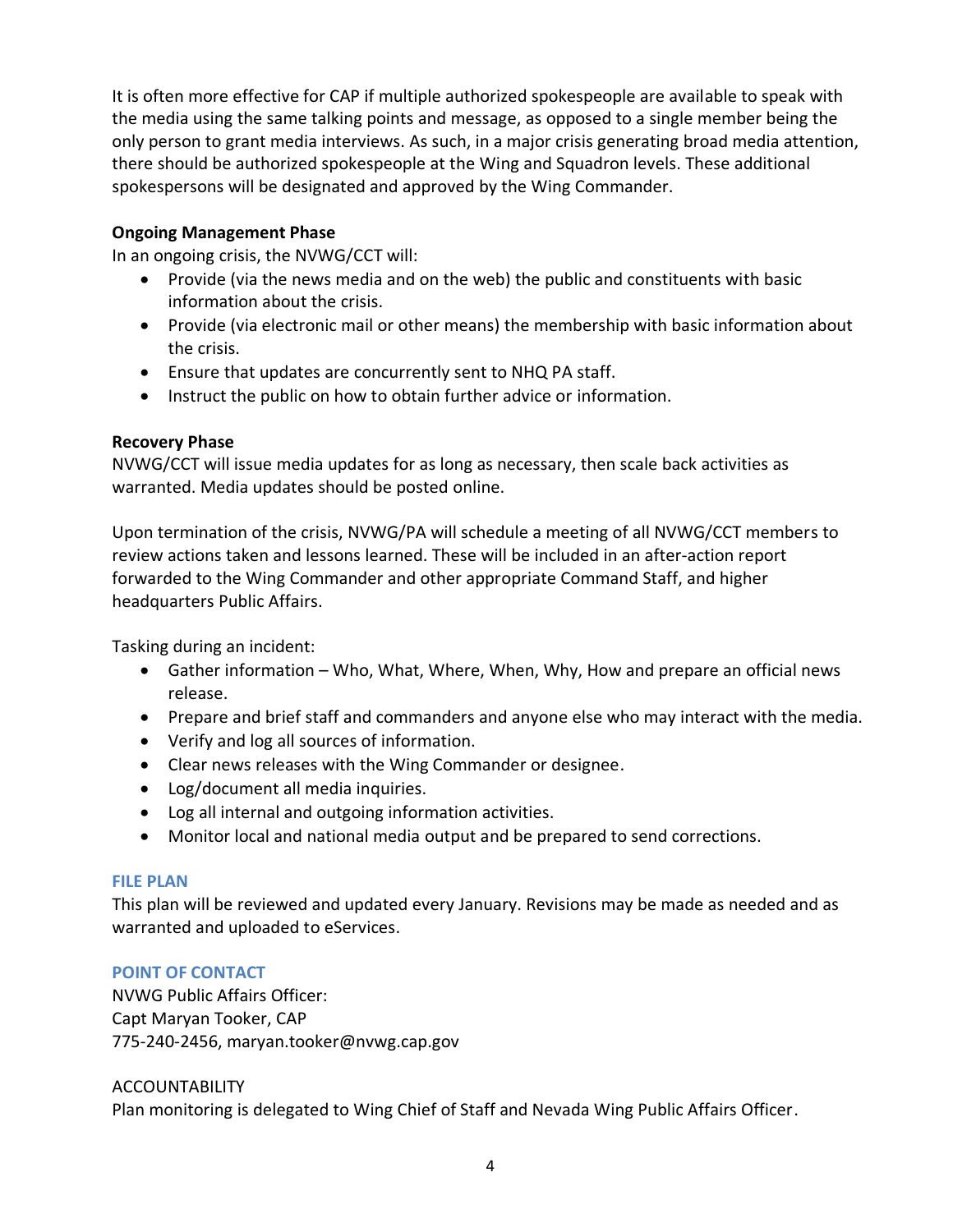Submitted: 3/30/21 Approved: 3/30/21

Thomps C 2h

feboral Pieru

Capt Maryan Tooker, CAP Col Deborah Pierce, CAP<br>NVWG Public Affairs Officer Commander, Nevada Wi Commander, Nevada Wing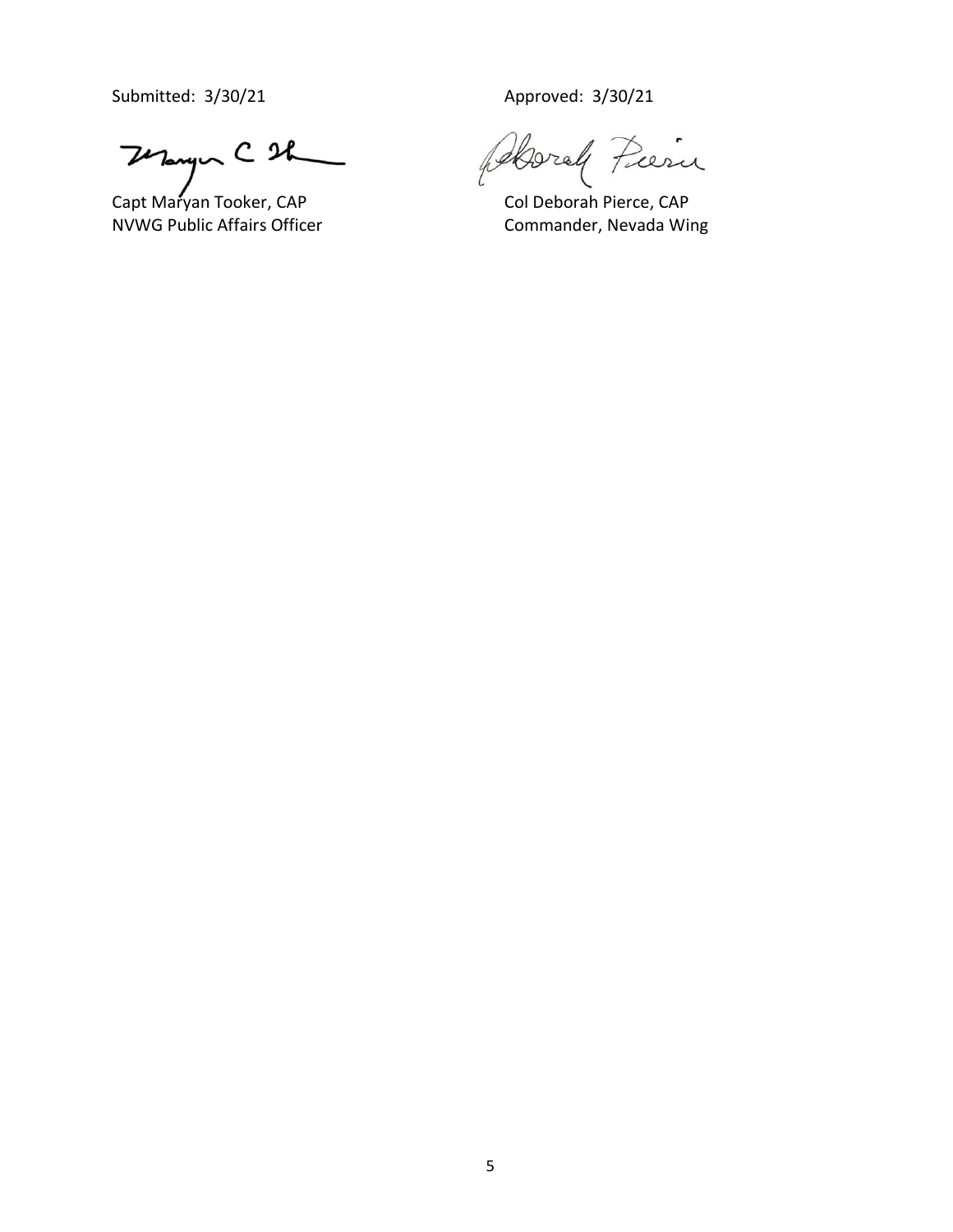# **Appendix A: Nevada Wing Crisis Communication Team**

# **NVWG CCT North**

| Role                                           | <b>Name</b>                                                | <b>Primary Phone E Mail</b> |                                 |
|------------------------------------------------|------------------------------------------------------------|-----------------------------|---------------------------------|
| Spokesperson                                   | Col Deborah Pierce<br>Wing Commander                       | 916-947-8423                | deborah.pierce@nvwg.cap.gov     |
| Assistant Spokesperson                         | Capt Maryan Tooker<br>Wing Public Affairs Officer<br>(PAO) | 775-240-2456                | maryan.tooker@nvwg.cap.gov      |
| <b>Command Center</b><br>Coordinator / Wing HQ | Col Deborah Pierce<br>Wing Commander                       | 916-947-8423                | deborah.pierce@nvwg.cap.gov     |
| <b>Wing Resources</b>                          | Col Carol Lynn<br><b>NVWG Director of Operations</b>       | 702-419-4680                | Carol.lynn@nvwg.cap.gov         |
| Wing Chaplain                                  | <b>Capt Matthew Mendenhall</b>                             | (702) 419-0124              | Matthew.Mendenhall@nvwg.cap.gov |

## **NVWG CCT South**

| Role                                           | <b>Name</b>                                   | Primary Phone E Mail |                                 |
|------------------------------------------------|-----------------------------------------------|----------------------|---------------------------------|
| Spokesperson                                   | Lt Col Rich Hazeltine<br>Wing Vice Commander  | 702-449-7530         | richard.hazeltine@nvwg.cap.gov  |
| Assistant Spokesperson                         | Lt Col Harvey Irby                            | 702-429-1193         | harvey.irby@nvwg.cap.gov        |
| <b>Command Center</b><br>Coordinator / Wing HQ | Lt Col Rich Hazeltine<br>Wing Vice Commander  | 702-449-7530         | richard.hazeltine@nvwg.cap.gov  |
| <b>Wing Resources</b>                          | Col Carol Lynn<br>NVWG Director of Operations | 702-419-4680         | Carol.lynn@nvwg.cap.gov         |
| Wing Chaplain                                  | <b>Capt Matthew Mendenhall</b>                | (702) 419-0124       | Matthew.Mendenhall@nvwg.cap.gov |

# **Appendix B: Nevada Wing Crisis Communication Centers**

# **Crisis Center North**

| Center                   | Location                    | Phone            |
|--------------------------|-----------------------------|------------------|
| <b>Primary Center:</b>   | 2890 Vassar Street, Suite A | 775-358-3700     |
| Nevada Wing Headquarters | Reno, NV 89502              | FAX 775-358-3757 |
| Alternate Center:        | Minden Tahoe Airport        | 775-782-6262     |
| Douglas County Composite | 1144 Airport Rd             |                  |
| Squadron                 | Minden NV 89423             |                  |
|                          |                             |                  |

## **Crisis Center South**

| Center                                            | Location                                                                          | Phone        |
|---------------------------------------------------|-----------------------------------------------------------------------------------|--------------|
| <b>Primary Center:</b>                            | The Ranch House /Interagency Hangar<br>North Rancho Drive<br>Las Vegas, NV 89032  | 702-647-2256 |
| Alternate Center:<br>Henderson Composite Squadron | <b>Henderson Executive Airport</b><br>1600 Jet Stream Drive<br>Henderson NV 89052 | 702-907-2793 |

Should these facilities not be available, the section CCT will locate an alternative place with the desire to use CAP controlled facilities first. Consideration must be made for control of media access and ability to utilize internet, bandwidth, phone, fax, printers, etc.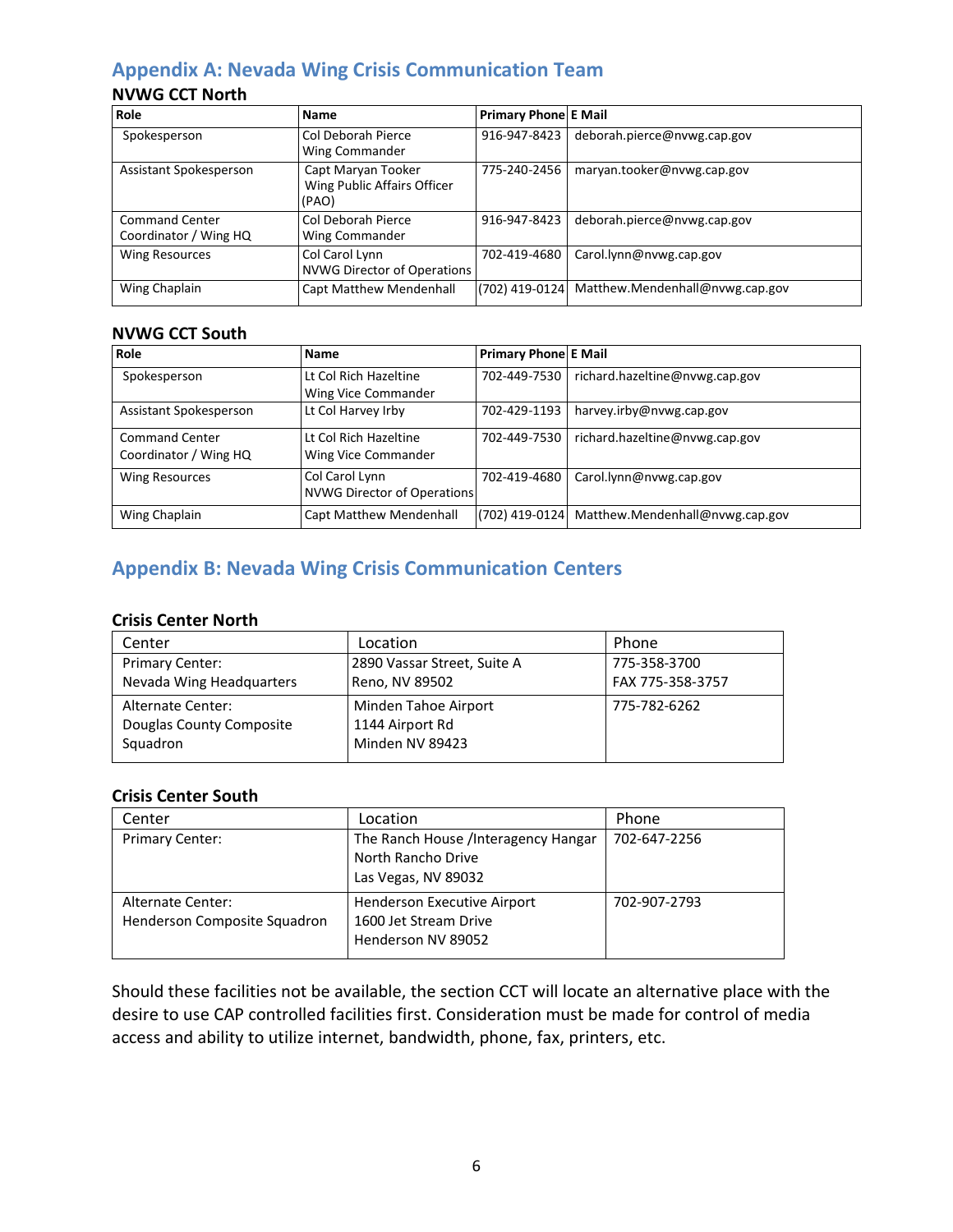## **Appendix C: Nevada TV/Press Contacts** <http://www.stationindex.com/tv/by-state/NV>

#### [K02QW-D](http://www.stationindex.com/tv/callsign/K02QW-D) 13 Off the air

City: Reno, NV Owner: One Ministries Station Info: Digital Low-Power - 0.3 kW Market: [Reno](https://www.stationindex.com/tv/markets/Reno)

#### [K39FF](http://www.stationindex.com/tv/callsign/K39FF) 39 Independent

City: Reno, NV Owner: Regal Media Station Info: Low-Power - 89 kw Market: [Reno](https://www.stationindex.com/tv/markets/Reno)

#### [K41IO-D](http://www.stationindex.com/tv/callsign/K41IO-D) 41 Enlace TBN

City: Las Vegas, NV Owner: Enlace Christan Television Station Info: Digital Low-Power - 15 kW Market: [Las Vegas](https://www.stationindex.com/tv/markets/Las+Vegas)

# [K43FO](http://www.stationindex.com/tv/callsign/K43FO) 43 3ABN

City: Las Vegas, NV Owner: Three Angels Broadcasting Network Station Info: Digital Class-A - 10.2 kw Market: [Las Vegas](https://www.stationindex.com/tv/markets/Las+Vegas)

#### [KAME](http://www.stationindex.com/tv/callsign/KAME) 21

ID: "MY 21" City: Reno, NV Owner: Deerfield Media (Managed by Sinclair/KRXI) Station Info: Digital Full-Power - 53 kW Market: [Reno](https://www.stationindex.com/tv/markets/Reno)

### [KBLR](http://www.stationindex.com/tv/callsign/KBLR) 39 Telemundo

ID: "Telemundo Las Vegas" City: Paradise, NV Owner: NBC Universal Station Info: Digital Full-Power - 230 kW Market: [Las Vegas](https://www.stationindex.com/tv/markets/Las+Vegas)

#### [KBNY](http://www.stationindex.com/tv/callsign/KBNY) 6 Off-air

City: Ely, NV Owner: Equity Media Holdings Station Info: Digital Full-Power - 300 kW

#### [KCNL-LD](http://www.stationindex.com/tv/callsign/KCNL-LD) 3 Channel Guide

ID: "Channel 3" City: Reno, NV Owner: DTV Innovators Station Info: Digital Low-Power - 3 kW Market: [Reno](https://www.stationindex.com/tv/markets/Reno)

#### [KEEN-CD](http://www.stationindex.com/tv/callsign/KEEN-CD) 17 Religious

ID: "KEEN 17" City: Las Vegas, NV Owner: Christian Television Network Station Info: Digital Class-A - 4.1 kW Market: [Las Vegas](https://www.stationindex.com/tv/markets/Las+Vegas)

#### [KEGS](http://www.stationindex.com/tv/callsign/KEGS) 7 AMG TV

City: Goldfield, NV Owner: Equity Media Holdings Station Info: Digital Full-Power - 22.9 kW

#### [KEGS-LP](http://www.stationindex.com/tv/callsign/KEGS-LP) 30 Independent

City: Las Vegas, NV Owner: Mako Communications Station Info: Low-Power - 150 kW Market: [Las Vegas](https://www.stationindex.com/tv/markets/Las+Vegas)

#### [KELM-LP](http://www.stationindex.com/tv/callsign/KELM-LP) 43 Mexicana

City: Reno, NV Owner: NGEN Solutions Station Info: Low-Power - 28 kw Market: [Reno](https://www.stationindex.com/tv/markets/Reno)

#### [KELV-LP](http://www.stationindex.com/tv/callsign/KELV-LP) 27 Unimas

City: Las Vegas, NV Owner: Entravision Station Info: Low-Power - 43 kw Market: [Las Vegas](https://www.stationindex.com/tv/markets/Las+Vegas)

#### [KENV](http://www.stationindex.com/tv/callsign/KENV) 10 NBC

ID: "NBC/KRNV" City: Elko, NV Owner: Sunbelt Communications Station Info: Digital Full-Power - 3 kw

#### [KEVO-LD](http://www.stationindex.com/tv/callsign/KEVO-LD) 40 Independent

City: Sun Valley, NV Owner: FMI Media Station Info: Digital Low-Power - 0.05 kW Market: [Reno](https://www.stationindex.com/tv/markets/Reno)

#### [KGNG-LP](http://www.stationindex.com/tv/callsign/KGNG-LP) 47 Independent

City: Las Vegas, NV Owner: King Kong Broadcasting Station Info: Digital Low-Power - 13.4 kW Market: [Las Vegas](https://www.stationindex.com/tv/markets/Las+Vegas)

#### [KHDF-CD](http://www.stationindex.com/tv/callsign/KHDF-CD) 19 Independent

City: Las Vegas, NV Owner: Northstar Media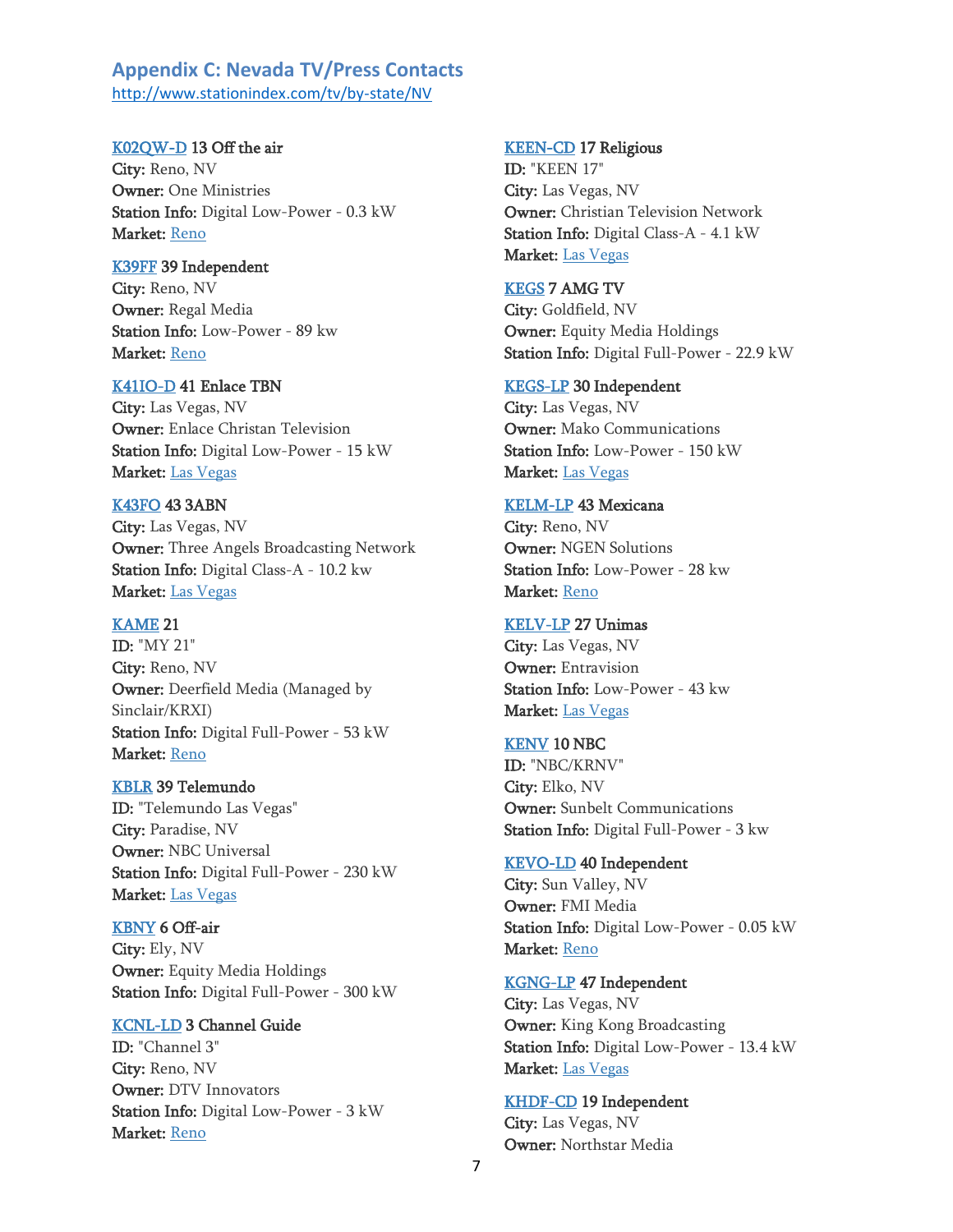Station Info: Digital Class-A - 150 kW Market: [Las Vegas](https://www.stationindex.com/tv/markets/Las+Vegas)

#### [KHSV](http://www.stationindex.com/tv/callsign/KHSV) 21 Heros & Icons

City: Las Vegas, NV Owner: Howard Stirk Holdings Station Info: Digital Full-Power - 27.7 kW Market: [Las Vegas](https://www.stationindex.com/tv/markets/Las+Vegas)

#### [KINC](http://www.stationindex.com/tv/callsign/KINC) 15 Univision

ID: "Univision 15" City: Las Vegas, NV Owner: Entravision Communications Station Info: Digital Full-Power - 1000 kW Market: [Las Vegas](https://www.stationindex.com/tv/markets/Las+Vegas)

#### [KLAS](http://www.stationindex.com/tv/callsign/KLAS) 8 CBS

ID: "8 News Now" City: Las Vegas, NV Owner: Nexstar Media Group Station Info: Digital Full-Power - 30.1 kW Market: [Las Vegas](https://www.stationindex.com/tv/markets/Las+Vegas)

### [KLSV-LD](http://www.stationindex.com/tv/callsign/KLSV-LD) 50 Shopping

ID: "Jewelry TV" City: Las Vegas, NV Owner: Biltmore Broadcasting Station Info: Low-Power - 10 kW Market: [Las Vegas](https://www.stationindex.com/tv/markets/Las+Vegas)

#### [KLVX](http://www.stationindex.com/tv/callsign/KLVX) 10 PBS

ID: "Vegas PBS" City: Las Vegas, NV Owner: Clark County School District Station Info: Digital Educational Full-Power - 105 kW Market: [Las Vegas](https://www.stationindex.com/tv/markets/Las+Vegas)

#### [KMCC](http://www.stationindex.com/tv/callsign/KMCC) 34 Azteca America

ID: "Azteca America Las Vegas" City: Laughlin, NV Owner: Entravision Communications Station Info: Digital Full-Power - 1000 kW Market: [Las Vegas](https://www.stationindex.com/tv/markets/Las+Vegas)

### [KNBX-CD](http://www.stationindex.com/tv/callsign/KNBX-CD) 31 Independent

City: Las Vegas, NV Owner: Mako Communications Station Info: Class-A - 1.33 kW Market: [Las Vegas](https://www.stationindex.com/tv/markets/Las+Vegas)

### [KNPB](http://www.stationindex.com/tv/callsign/KNPB) 5 PBS

City: Reno, NV Owner: Channel 5 Public Broadcasting Station Info: Digital Educational Full-Power - 32.3 kW Market: [Reno](https://www.stationindex.com/tv/markets/Reno)

#### [KNRC-LD](http://www.stationindex.com/tv/callsign/KNRC-LD) 14 Religious

City: Reno, NV Owner: Better Life Television Station Info: Digital Low-Power - 4.5 kW Market: [Reno](https://www.stationindex.com/tv/markets/Reno)

#### [KNVV-LP](http://www.stationindex.com/tv/callsign/KNVV-LP) 41 Univision

City: Reno, NV Owner: Entravision Station Info: Low-Power - 150 kw Market: [Reno](https://www.stationindex.com/tv/markets/Reno)

#### [KOLO](http://www.stationindex.com/tv/callsign/KOLO) 8 ABC

City: Reno, NV Owner: Gray Television Station Info: Digital Full-Power - 15.6 kW Market: [Reno](https://www.stationindex.com/tv/markets/Reno)

#### [KREN](http://www.stationindex.com/tv/callsign/KREN) 27 Univision

ID: "Univision 27" City: Reno, NV Owner: Entravision Station Info: Digital Full-Power - 1000 kW Market: [Reno](https://www.stationindex.com/tv/markets/Reno)

### [KRMF-LD](http://www.stationindex.com/tv/callsign/KRMF-LD) 7 Independent

City: Reno, NV Owner: DTV Innovators Station Info: Digital Low-Power - 3 kW Market: [Reno](https://www.stationindex.com/tv/markets/Reno)

#### [KRNS-CD](http://www.stationindex.com/tv/callsign/KRNS-CD) 46

ID: "CW 46" City: Reno, NV Owner: Entravision Station Info: Digital Class-A - 15 kW Market: [Reno](https://www.stationindex.com/tv/markets/Reno)

## [KRNV](http://www.stationindex.com/tv/callsign/KRNV) 4 NBC

City: Reno, NV Owner: Sunbelt Communications Station Info: Digital Full-Power - 16.1 kW Market: [Reno](https://www.stationindex.com/tv/markets/Reno)

### [KRRI-LP](http://www.stationindex.com/tv/callsign/KRRI-LP) 25 Azteca America

City: Reno, NV Owner: NGEN Solutions Station Info: Low-Power - 14 kw Market: [Reno](https://www.stationindex.com/tv/markets/Reno)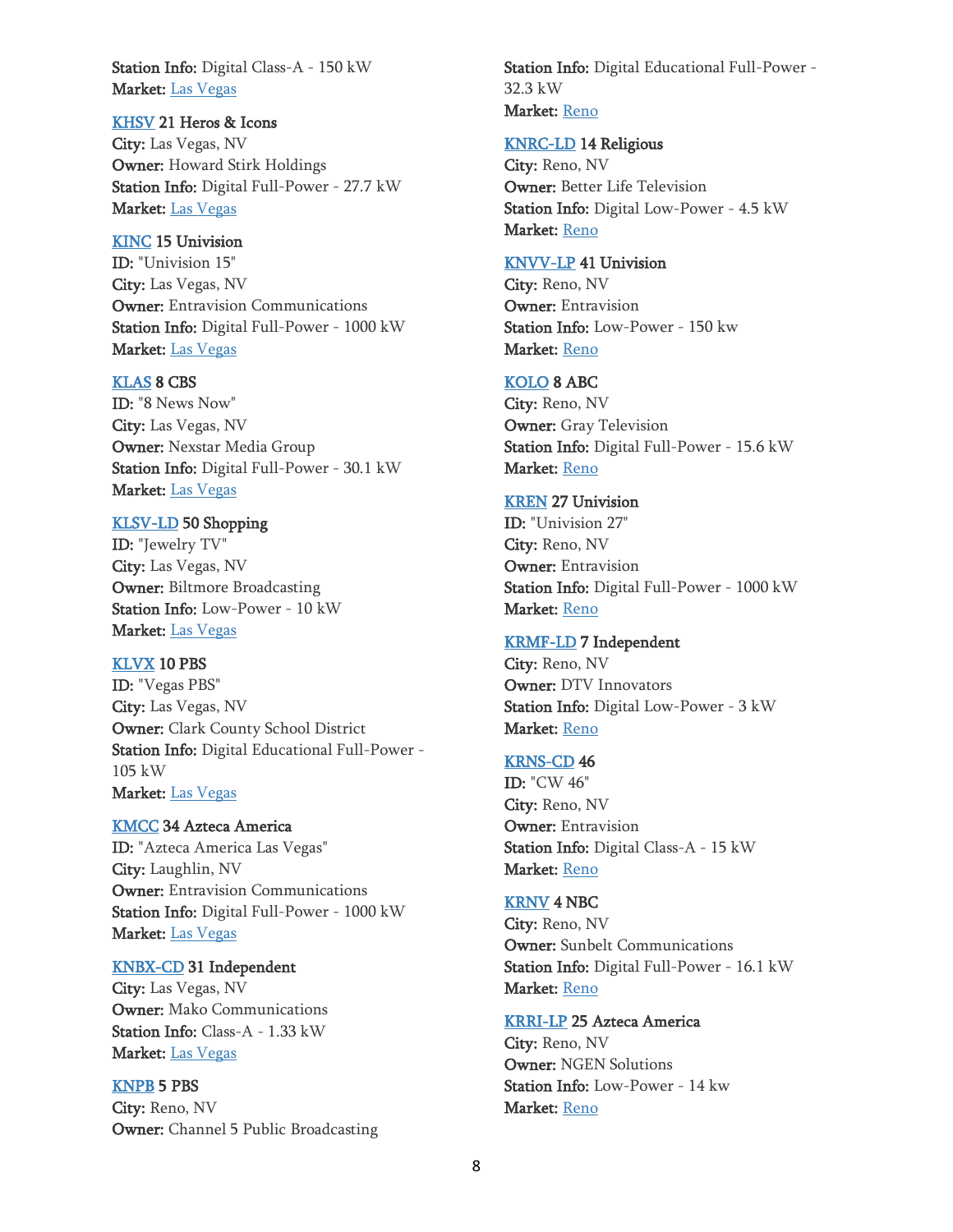#### [KRXI](http://www.stationindex.com/tv/callsign/KRXI) 11 FOX

ID: "FOX 11" City: Reno, NV Owner: Sinclair Broadcast Group Station Info: Digital Full-Power - 1000 kW Market: [Reno](https://www.stationindex.com/tv/markets/Reno)

#### [KTNV](http://www.stationindex.com/tv/callsign/KTNV) 13 ABC

ID: "Action News" City: Las Vegas, NV Owner: E. W. Scripps Company Station Info: Digital Full-Power - 30.5 kW Market: [Las Vegas](https://www.stationindex.com/tv/markets/Las+Vegas)

### [KTVN](http://www.stationindex.com/tv/callsign/KTVN) 2 CBS

City: Reno, NV Owner: Sarkes Tarzian Station Info: Digital Full-Power - 90 kw Market: [Reno](https://www.stationindex.com/tv/markets/Reno)

## [KVCW](http://www.stationindex.com/tv/callsign/KVCW) 33

ID: "CW Las Vegas" City: Las Vegas, NV Owner: Sinclair Broadcast Group Station Info: Digital Full-Power - 1000 kW Market: [Las Vegas](https://www.stationindex.com/tv/markets/Las+Vegas)

### **Nevada Broadcasters Association**

<http://www.nevadabroadcasters.org/index.php>

<http://www.nevadabroadcasters.org/directory.php>

<http://www.nevadabroadcasters.org/contact.php>

#### **Nevada Press Association**

[http://www.nevadapress.com/nevadapress.com/Daily\\_Members.html](http://www.nevadapress.com/nevadapress.com/Daily_Members.html)

[http://www.nevadapress.com/nevadapress.com/Daily\\_Members\\_files/NPA%20members.pdf](http://www.nevadapress.com/nevadapress.com/Daily_Members_files/NPA%20members.pdf)

# **Associated Press Contacts:**

**Las Vegas** P.O. Box 70 Las Vegas NV 89125-0070 (702) 382-7440

**Carson City** 102 N. Curry St. Carson City NV 89703-4934 (775) 687-4190/4191

**PRLog** distribute press releases for free. <http://www.prlog.org/>

**Reno** P.O. Box 22000 Reno NV 89520-2000 (775) 322-3639 322-3763 Fax [apreno@ap.org](mailto:apreno@ap.org)

#### [KSNV](http://www.stationindex.com/tv/callsign/KSNV) 3 NBC

ID: "NBC 3 News" City: Las Vegas, NV Owner: Sinclair Broadcast Group Station Info: Digital Full-Power - 630 kW Market: [Las Vegas](https://www.stationindex.com/tv/markets/Las+Vegas)

#### [KVTE-LP](http://www.stationindex.com/tv/callsign/KVTE-LP) 35 Local Programming

ID: "Vegas 35" City: Las Vegas, NV Owner: Mountain Ridge Holdings Station Info: Low-Power - 150 kw Market: [Las Vegas](https://www.stationindex.com/tv/markets/Las+Vegas)

#### [KVVU](http://www.stationindex.com/tv/callsign/KVVU) 5 FOX

ID: "FOX 5" City: Henderson, NV Owner: Meredith Corporation Station Info: Digital Full-Power - 86 kW Market: [Las Vegas](https://www.stationindex.com/tv/markets/Las+Vegas)

## [KWNV](http://www.stationindex.com/tv/callsign/KWNV) 7 NBC

ID: "NBC/KRNV" City: Winnemucca, NV Owner: Sunbelt Communications Station Info: Digital Full-Power - 0.89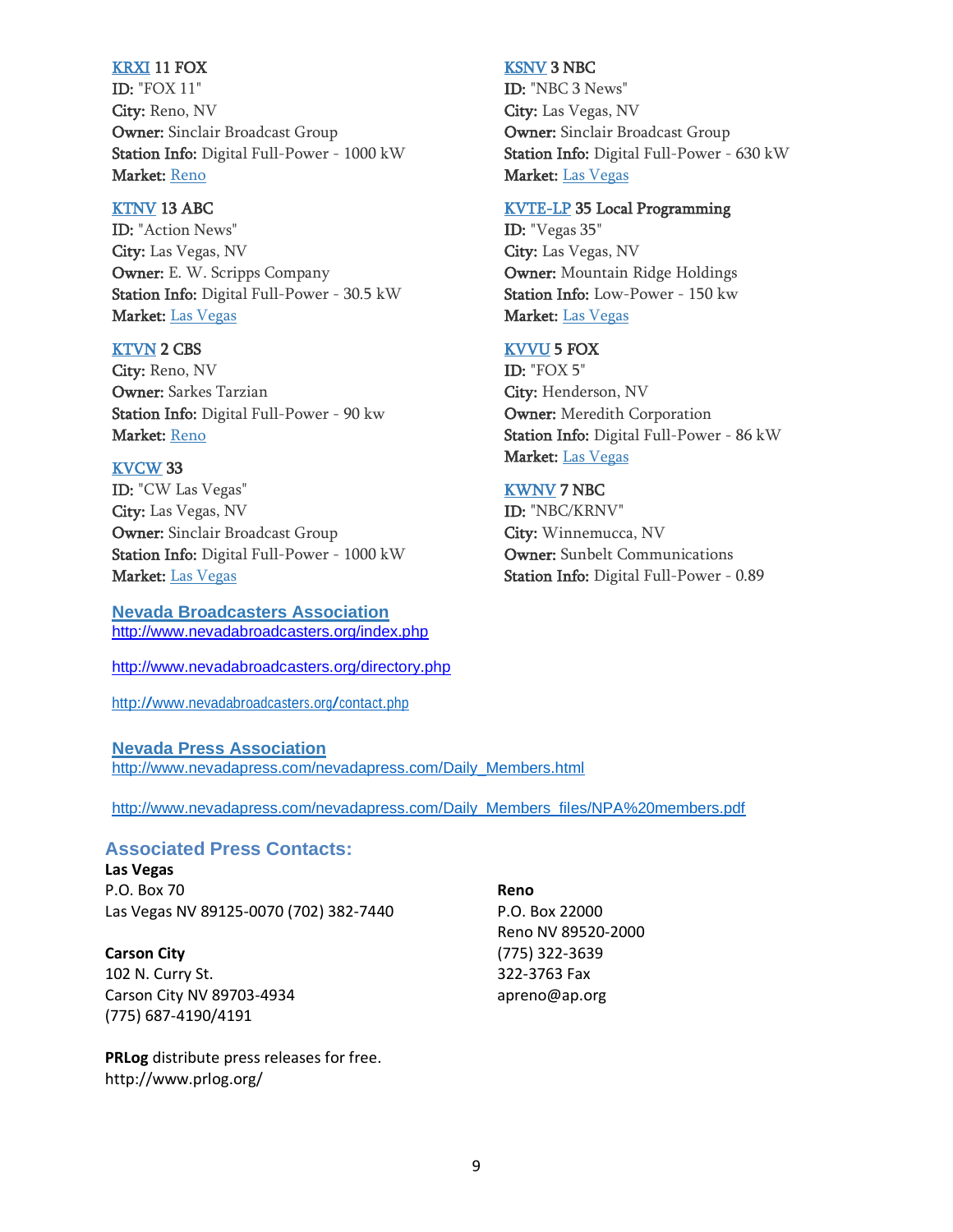# **Appendix D: Nevada Wing Media Contacts**

## **Social Media**

Facebook:<https://www.facebook.com/nvwg.cap/?ref=bookmarks> Twitter: <https://twitter.com/NevadaWingCAP> Instagram: <https://www.instagram.com/nvwgcap/?hl=en>

**Website**

[https://nvwg.cap.gov](https://nvwg.cap.gov/)

### **Civil Air Patrol Newsroom**

[http://www.cap.news](http://www.cap.news/)

# **Appendix E: Crisis Kit Contacts**

- Cell phone/charger
- 2 Hard Copies of Crisis Communications Plan
- Computer
- Printer
- Flash Drive
- One (1) Hard Copy of Media Outlets
- One hundred (100) current CAP fact sheets
- Local, state, and national maps
- Paper, legal pads, pens
- Handheld digital recorder
- Press credentials
- Laser Pointer
- Projector, if needed
- Business Cards

# **Appendix F: Crisis Scenarios and Action Plans For Response**

**Scenario 1: Fatalities or serious injuries sustained by CAP members**. Adapt these general talking points as appropriate to the specific accident or incident. In many cases, the primary comments in bold will be all that needs to be said. Add the rest of the information only if asked.

- *Our hearts go out to the families of the members involved, and to all of the Civil Air Patrol members in (where the members are from) who work hard to serve their state and country with a professional level of skill.*
- *Civil Air Patrol's safety record — at a low average of two accidents per 100,000 flight hours — is well below the national average for GA accidents. Keeping the world's largest fleet of single-engine piston aircraft ready to respond requires a deliberately shaped safety culture.*

## *Additional information, only if asked to elaborate:*

- When you consider that Civil Air Patrol's missions are typically flown only 1,000 *feet above the ground, leaving little time to react in an emergency situation, Civil Air Patrol's low accident rate is even more significant. Though Civil Air Patrol flies in a high-risk environment, one of the reasons our accident rate is so low is because we have successfully used operational risk management - a technique developed by the Air Force safety community and adopted by Civil Air Patrol.*
- *Every one of our pilots takes a flight safety check at least annually, and they are evaluated on their ability to fly mission profiles biennially.*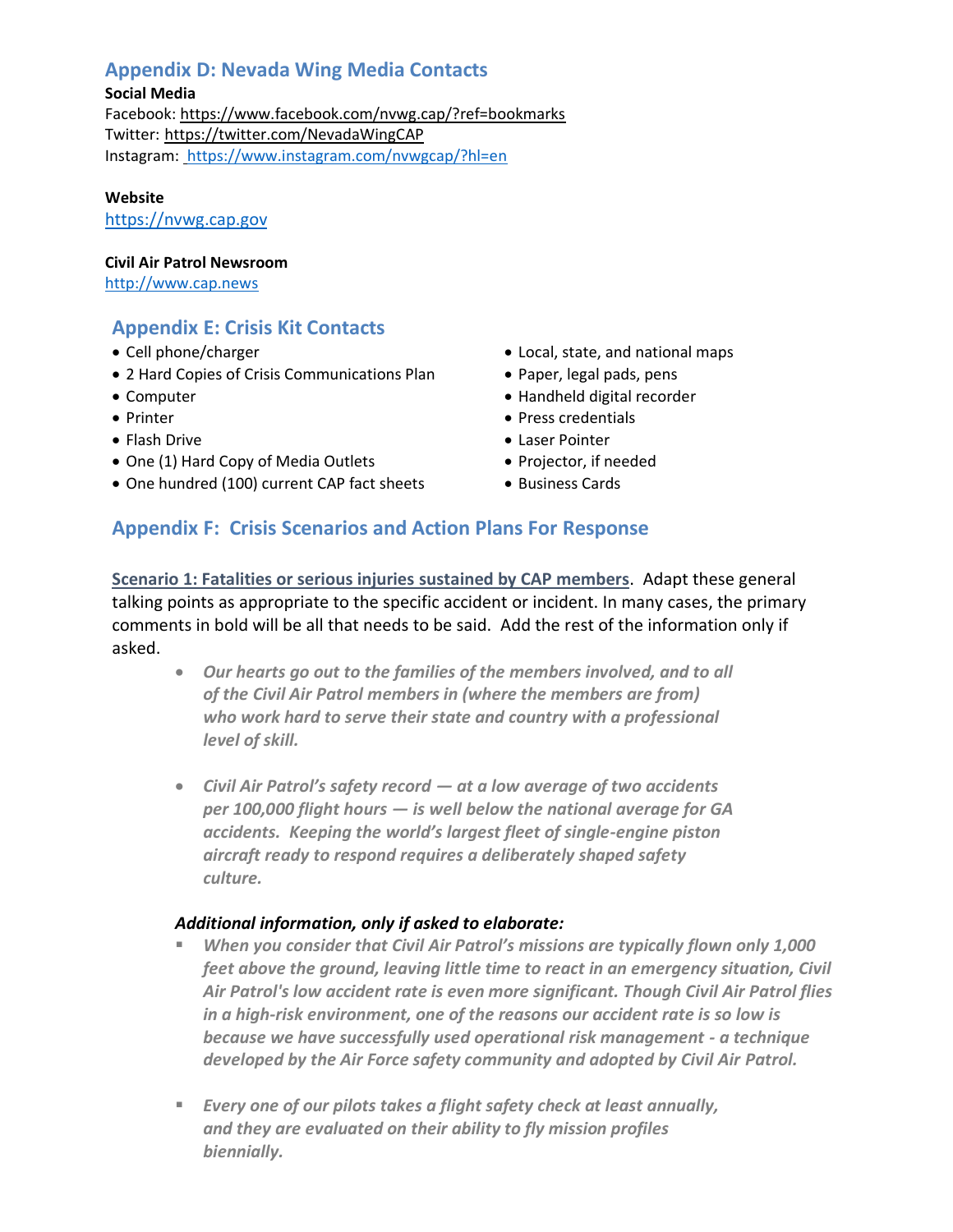- *We have a safety education program whereby both aircrew and non-aircrew are briefed on safety issues during monthly safety meetings.*
- *Also, every Civil Air Patrol wing is given an evaluation on its ability to perform search and rescue/disaster relief missions biennially*
- *Civil Air Patrol aircrews are absolute professionals and highly trained in all aspects of aerial search and rescue [including mountain flying techniques].*

# *Additional information, only if asked to elaborate:*

- *Aerial search and rescue are clearly a demanding mission, given the requirement to fly typically only 1,000 feet above the ground. However, our aircrew members fully understand the dangers associated with SAR missions and train hard to minimize them, but they consider their duties to be critical. Over the years, Civil Air Patrol has been credited with saving on average about 75 lives annually.*
- *Civil Air Patrol maintains its aircraft rigorously to standards that meet or exceed FAA standards. The maintenance is timely, thorough and carried out by FAA- certified mechanics Civil Air Patrol-wide. Bottom line: Civil Air Patrol maintenance policies are stricter than or as strict as general aviation standards in America, with greater emphasis placed on regular aircraft inspections throughout the fleet.*
- *There is no way I could speculate on what may have caused this to happen. I am sure it will be the subject of an official investigation. (TIP: Do NOT be trapped into discussing possible or hypothetical causes or explanations for what happened. Rather, go back to point #1 -- the investigation WILL happen, and meanwhile, our big concern is for the families and fellow members of the people killed/injured.)*

*(Note: Do not feel that you must rush an answer. If you have to pause 10 seconds after the question is asked to formulate your answer, no problem. Remember that TV stations in particular will probably only use 10- or 15-seconds worth of your actual words, anyway.*

## **Scenario 2: CAP members accused of sexual misconduct**

Adapt these general talking points as appropriate to the specific situation: The status of the accused is:

- No longer a member
- Suspended
- Other

No complaint has been filed with CAP adult or child or any family member (assuming this is true).

The CAP Cadet Protection Program ensures that more than one adult member is always present on activities with our youth members, and in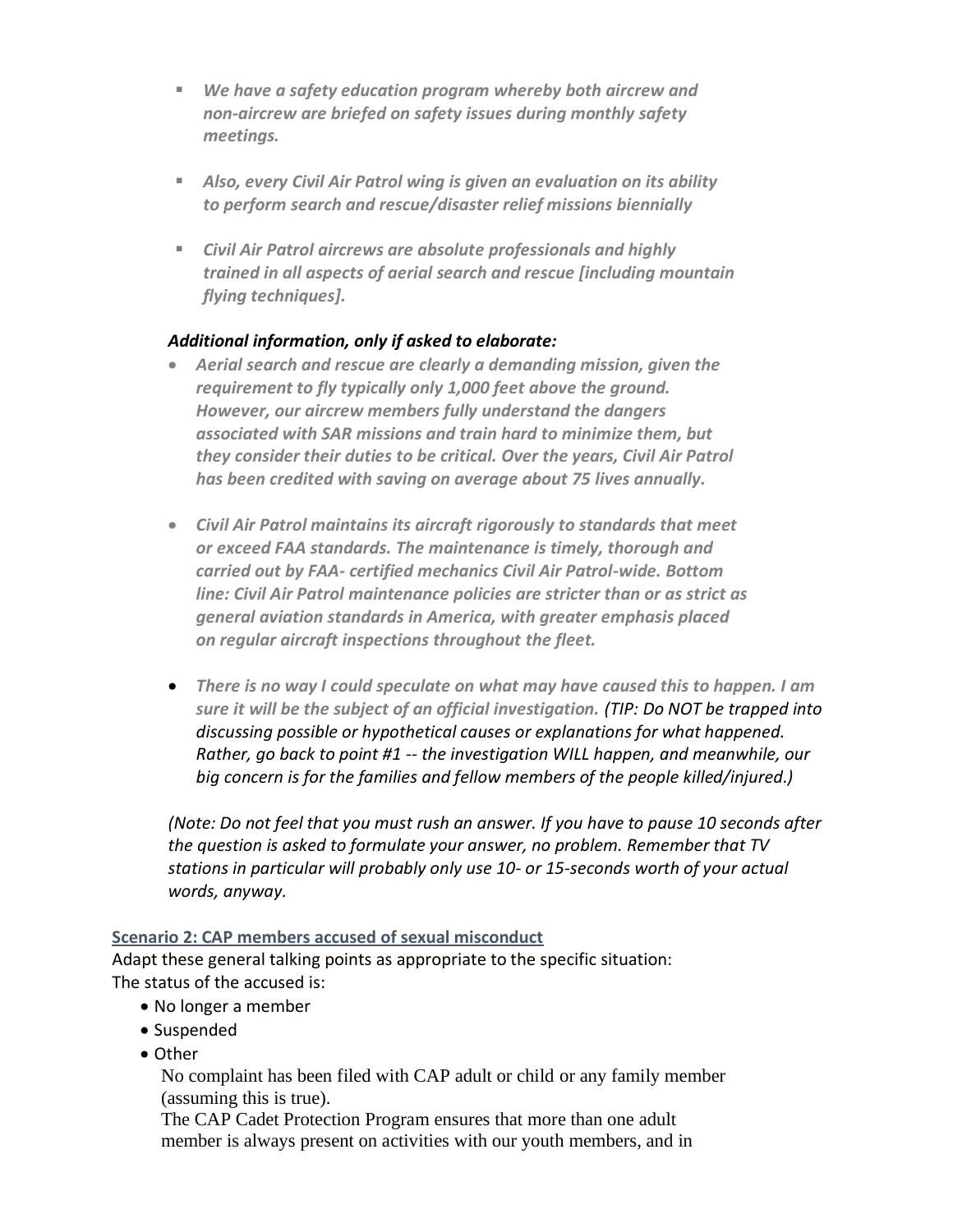particular our rules prohibit private "one-on-one" interaction between individual youth and adult members.

# **TIPS:**

In a media interview, always find ways to come back to these points. If the reporter asks you about your feelings or emotions, dodge the question. " I am glad that CAP has procedures in place to prevent inappropriate contact from taking place." Avoid repeating back the words the reporter uses in asking the question.

For example, a reporter might ask "would you say that CAP was lucky that there were no problems with this person?" If you repeat "was lucky" either to say CAP WAS lucky, or to say, "No, I wouldn't say CAP was lucky," you are allowing the reporter to put words in your mouth that may then be quoted. *Avoid answering hypothetical questions*. Do not feel that you must rush an answer. If you have to pause 10 seconds after the question is asked to formulate your answer, no problem. Remember that they will probably only use 10- or 15-seconds worth of your actual words anyway.

## **SCENARIO 3: Green Flag West**

**Public Information and Operational Security UNCLASSIFIED//FOR OFFICIAL CAP USE ONLY**

# *Information contained in this document is designated as For Official Use Only (FOUO) and may not be released to anyone without the prior permission of NHQ CAP and/or CAP‐USAF Background.*

Civil Air Patrol began supporting Green Flag West in September 2009. The program flies modified Cessna 182s and 206s with a sensor array from an Unmanned Aerial Vehicle. This surrogate predator program is a high profile, mission for Civil Air Patrol and the US Air Force. Much like its target towing mission during the Second World War, this mission is assisting in training our warfighters to be prepared for when they are deployed.

The predator mission has aroused controversy and scrutiny in some media and among antiwar activists. It has also gathered enmity and threats among enemy fighters and allied international terrorist organizations. Threats were made against operations in Afghanistan, Pakistan and Nevada. At that time Civil Air Patrol shut down information releases on the Surrogate Predator Program. Threats against military targets and families such as the Cyber Caliphate computer hacks continue.

Also occurring were peace activists' protests against the Predator operations at Creech AFB. The 14 protesters were arrested outside Creech AFB 9 April 2009 during a 10-day protest vigil for attempting to disrupt operations.

The Surrogate Predator Program is thus under threat from both domestic and international groups. It is also at risk from both "peaceful" as well as violent people who have a vested interest in damaging the weapons system and disrupting the training. Civil Air Patrol needs to take appropriate precautions to keep these threats from the Green Flag West facility. We should not take these threats lightly. A protest at Green Flag could cause a significant amount of bad press for Civil Air Patrol and our participation in the Green Flag program. It would also place our volunteers at risk of retaliation by these groups.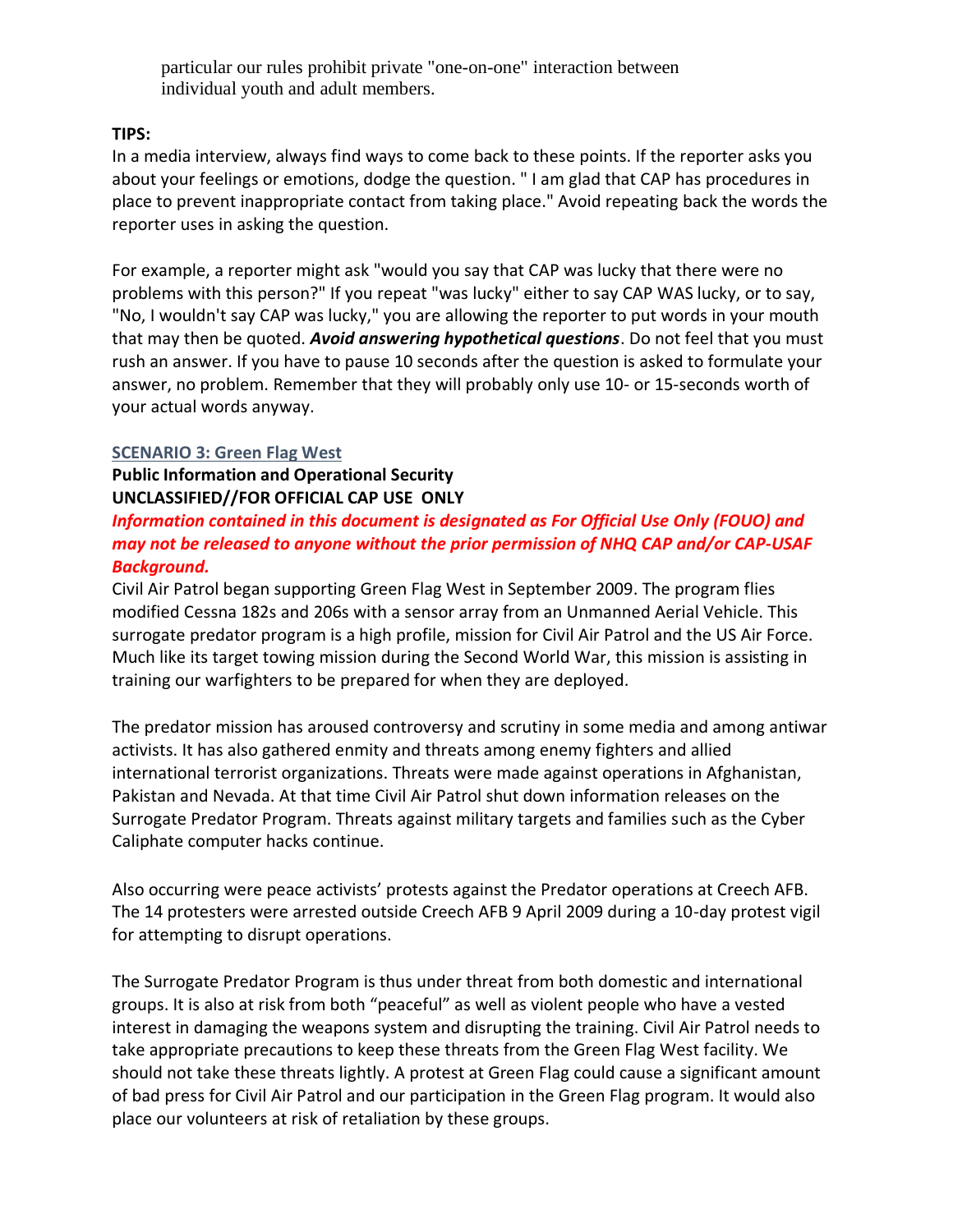## **Physical Security Challenges**

The location of the Green Flag West Facility at the Cheyenne Air Center lends itself to easy protesting. There is a long, straight, public sidewalk in front of it with driveways that are not at all difficult to block. There are trees along the parking lot closing access even more. There are two bus stops in front making it easy to access the site by the general public. Several other businesses in Cheyenne Air Center would be affected. Security consists of a chain link fence and gate and a pedestrian door locked to public access. The building does not have Civil Air Patrol of Green Flag markings. There is a security gate requiring a card key outside of business hours. Private companies have facilities located in the same building and adjacent to Green Flag.



The Cheyenne Air Center is accessible and the entrance is visible from the street: